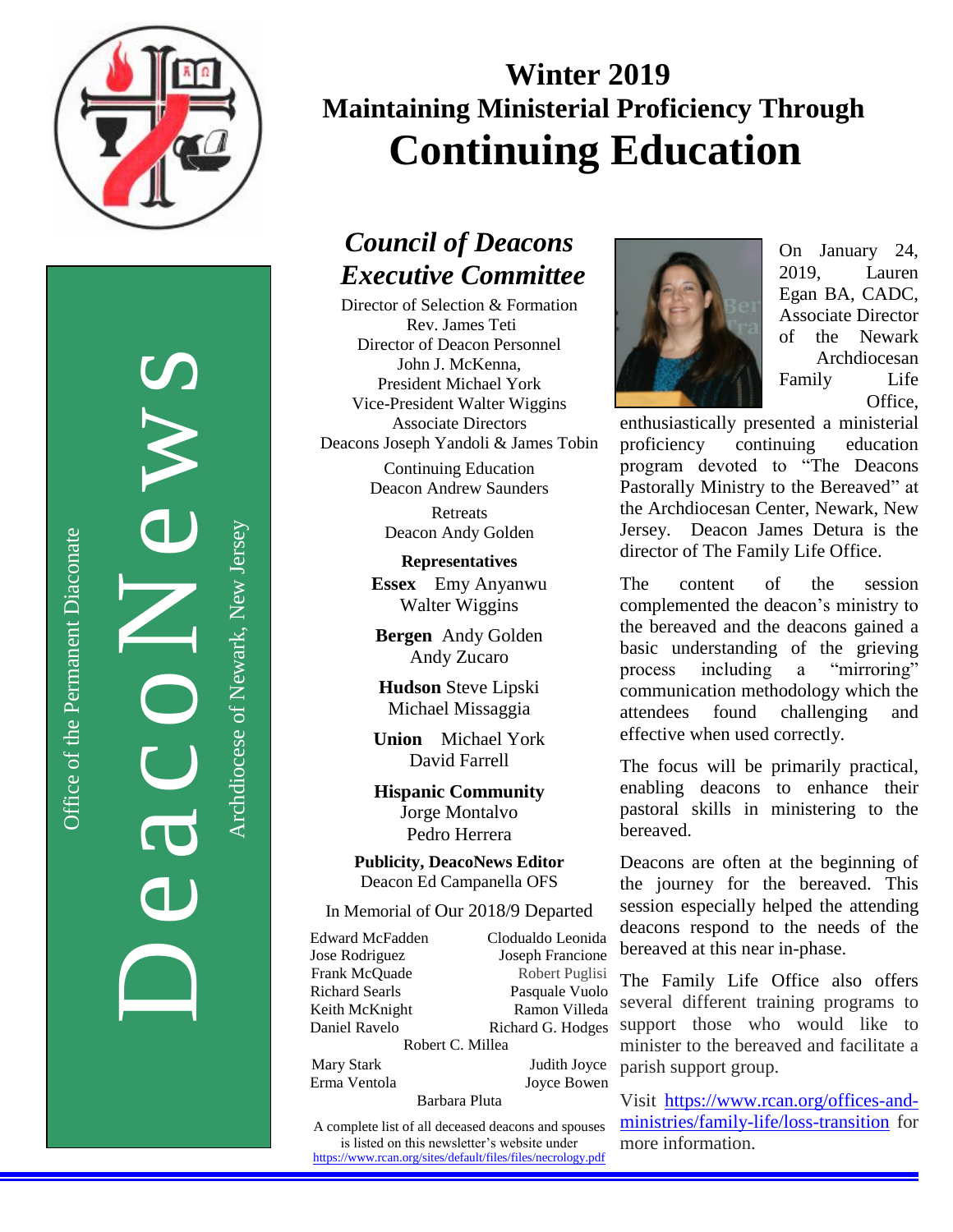### **Winter 2019 http://sjanj.net/rcan\_deacon Archdiocese of Newark**

## *Deacon Spotlight Pedro Herrera*



Church of St. Rose of Lima, Newark, New Jersey.

Ordained May, 2011 by Most Rev Thomas Donato.

Born in Cuba, Pedro imigrated to the United States in October, 1968 at the age of 12. Pedro attended the Elizabeth public school system from 7th grade on. He was graduated from NJIT, with a certificate in Architectural Technology.

Pedro and his wife Leyla have been married for 40 years and have two sons, Joel and Peter and recently their first granddaughter, Amelia Natalie.

Pedro spent most of his formative years in an environment where being a practicing Catholic was by itself considered a quasi-crime against the government. Despite his young age this did not deter him from professing publicly his profound faith in God; often paying a high price for his beliefs. His faith was crystalized during this time, where he learned that placidly speaking the truth can be a way of disarming those that attack one's faith.

These were dark days. Pedro clung to his faith for sheer survival. Often at night, talking to the good Lord was the only thing that gave him strength to face the following day.

Despite his deep faith in our Lord, he never entertained any thought of become a deacon. In fact, he repeatedly refused to become even a Extraordinary Minister of Holy Communion. God had people in His Church better suited and more capable than him, he repeated to himself.

One fine day in late 2005, his pastor approached him with what could be considered a demand disguised as a

## request; he wanted Pedro to enter diaconal formation. A new class was being formed to start soon and he

thought Pedro would make a good

deacon.

Pedro's response was unequivocal – he thought – and fast: 'no, thank you….not interested'.

After a few months going back and forth, his pastor asked him once more to think about it and come back with a positive answer in a couple of weeks. Pedro laughed it off and set his mind on the approaching trip to Aruba he and his wife were about to undertake.

The first Sunday on the island Pedro and his wife attended Mass. Pedro was asked if he would like to do the first reading. Since he was a lector back home, he did not see this as a big problem… that was until he started reading: it was from the Book of Jonah. In the reading God instructs a reluctant Jonah to go to Nineveh ….and we all know how the story ends.

Pedro had found at last the answer that he was to give his pastor. Serving the people of God has always been a priority for Pedro.

He has served his church as CCD teacher, member of the Social Concerns group, Pastoral Council and Finance Council member.

Once ordained, the word "service" took on a new meaning for him; in addition to other duties in his parish, he volunteers once a week at the Tribunal as Advocate/Procurator in marriage annulment cases and is an active member of the Prayer Group – led mostly by lay members of the Parish. Lately he has been actively involved in the "V National Encuentro Hispanic/Latino Ministry" in his Parish.

Deacon Pedro believes firmly that deacons should not view service as a duty that is required by virtue of ordination, but as a gift to be given freely and joyfully. People can sense one when it is one way or the other.

# *Especially For Wives*



Kimberly A. Mailley, M.A.P.M., is Assistant Director, Center for Diaconal Formation at Seton Hall University. Kim

has designed a blog for wives of Deacons and Deacon Candidates. Wives are encouraged to take advantage of the blog "Called to Greater Love". Women from over 20 dioceses around the country are subscribing to the blog. [https://blogs.shu.edu/calledtogreaterlo](https://blogs.shu.edu/calledtogreaterlove/) [ve/](https://blogs.shu.edu/calledtogreaterlove/)

Also on Saturday April 13, 2019 from 8:30am to 1pm a "Morning of Reflection/Retreat" will be made available at Seton Hall Imaculate Conception Seminary, School of Theology.

For more details see: [http://www.shu.edu/wives](http://www.shu.edu/wives-deacons/index.cfm)[deacons/index.cfm](http://www.shu.edu/wives-deacons/index.cfm)

## *Deacons Wives & Widows Memorial*



Our Memorial Mass for deceased deacons and deacons' wives will be celebrated on Saturday, May 4, 2019 at 11:00 in the Chapel at the Archdiocesan Center. It will be followed, as usual, by lunch in the Library of the Archdiocesan Center. Please join us for this very special event and invite a friend to attend with you!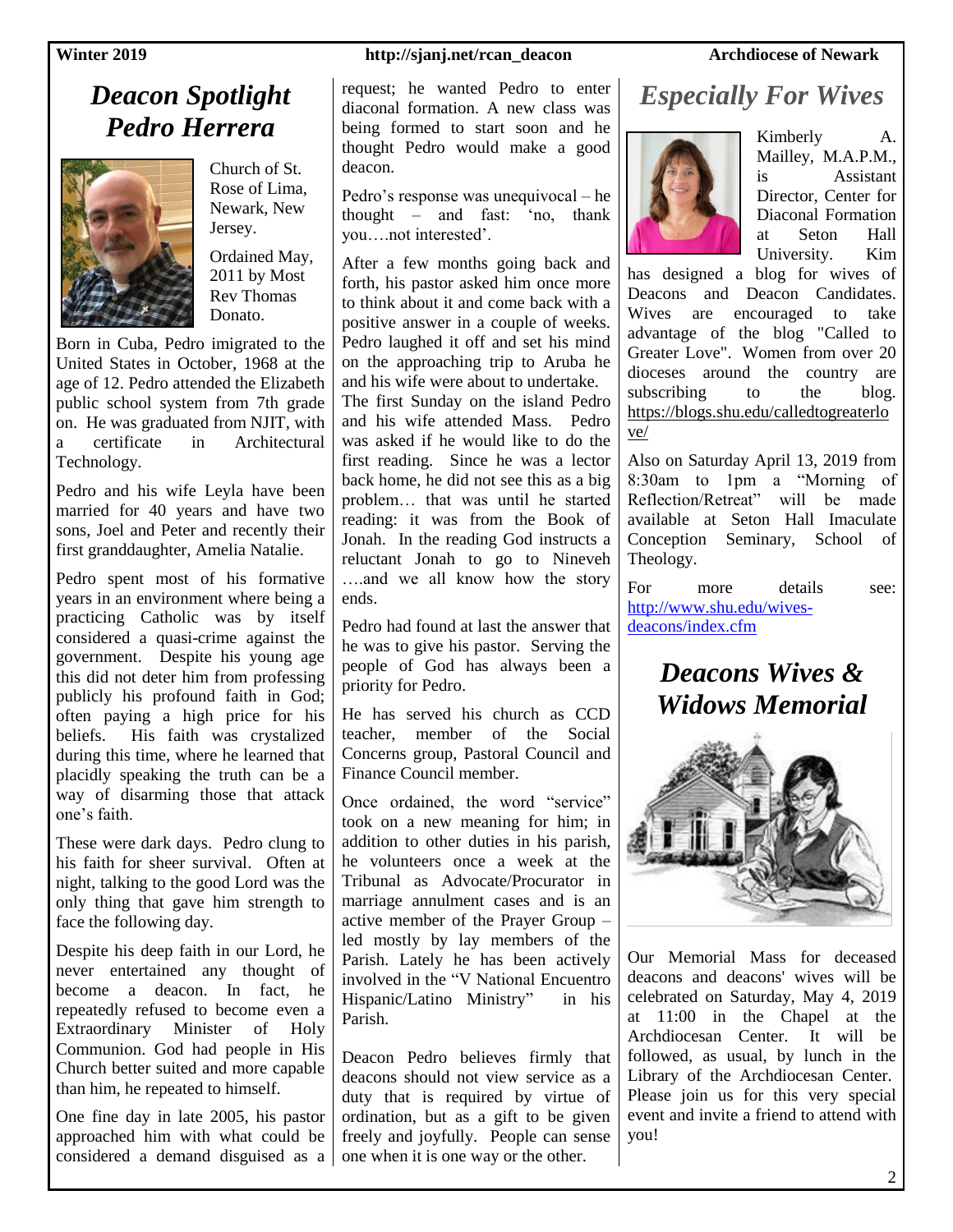## *Men's & Women's Conferences*

The Men's Commission Catholic Men's Conference will be on March  $16<sup>th</sup>$  this year and the Women's Commission Day of Reflection will be on March  $9<sup>th</sup>$ , both events will be at Seton Hall University.

Both days include talks, fellowship, Holy Mass, Holy Hour, Confession, Breakfast and Lunch. For more information and details on our speakers, please visit the Women's Commission website at [www.rcan.org/womenscommission](http://email-mg.flocknote.com/c/eJxNUtmSqjAU_Bp9k8pGSB58EBRmxHFfRl-sAEGQIAqIy9dfYO5UTSrVWaq70yd1gr4BMTJIN-4jADlAwEAYQwg1qJkmNS0OLTRCg5GJQIeAUGV-cslKqflZ2o36MAgQDUOIhCEQN6jPmM6ZNDAJiM4Co6v6UVleiw4edJBdz4tIAdEKEUoVX5JCu-a1mV_G2UXL7qXKsqRxbrjYvueqg4eNvoP0xkBvLGrIEdDygmoXWbbn8qKdi5Zkhw0OAYDz1IaEbx5guQgnRE3RUm2dheutqLc_Lcj5sHfPn6S87lfDnbuBajpmz4VzuhmuP3smERjLw2g9XbwmPLHkK0rZ3K8-wNb9ui0ng0M0294nR857qXST-YEEIk5XRu-tF2xev1vMe_7UOU79ao2eR5G-86zq3YbZaPDlHNUxPjt6E5z6bVozwupZLKVaVv7nfIVMfRmPyJu6Y0WKeFBd5GSQmRZ2TseV7T1Ieb7uhotW-gu1VdTu7TjxiJpFp2S_ImBy3Jhq7lhj61lWH7fwrnbFOHqMAc0xit2hE2fGbl08_nrRQJSi_neA6gvDArBdWtC572FfBlQXjEjBAw_qgAWUMcqZx0FLYiQIuTRCyUNKgAg9gnXxZ7SkH9MfAcWUEYoZQQgwbhDC6xDF_xQz9zuzN9_f1tjcRXh9v9n6eyJw2tRsvjwaDMUBxhVNrwv5sdn_1pDLQuaVDJo6unlfBr5Ir6-6gevm8kVRNq3zDxu947c) and the Men's Commission website at [www.njcatholicmen.org.](http://email-mg.flocknote.com/c/eJxdUl1zqjAQ_TX6dpl8EeDBBwFBUVsRrWNfOoGEggahJH60v_4CvZ3p3Ezm7Gbn7Jnd7PKJBTGyyLicIAAdgICFMIYQGtBwXep6DvTQDE1nLgIjAnJZZ-dLrYWR1dW4mFiMW9xhlolNgoRJHItjnjKHQ0AQy9FYTgqtGzXC0xEKunthFSCGYrmQ5eWsjKbtxDJd1hejvmpZ1-deuefi4NrKEfb7_BEyewGzl-igRcBoFTUuQg9vfTFOaiAFeY8-AHBTBZA4-zvYxvmKyCe0lS9hvEwTmh7fY3J6PS5PC6KbY-IflnsonyL7EW_eaFm71Z8m3CwXfnBMgma9zun1vCO6cKsd9GT9mXj0yavcr0-5xDN3nfDGC5HGxYr764rG0_kuuDmmE10_otcVW1Qr_KyYtUdx7E2H6n4A0Wxw3QLLh9oKub1li02CXHNbzsgXXUaSqHJ6u4jVtHY9HL6_JUF6J_rUHPz4f6li8IPynBL5XLyfjwkBq7e9KzehF3kPfZt_5Fd5UFFxjwBtMSqXfljW1mGn7r-1KGeadf8OUBewPAAHM4DpZCnOBKcms4noppxCE9ic2jZ17NQBA8kmPHeElQsnpwSwPCXYZL_OQPoW_U6gmNqEYpsgBBxgEZN0Rah_VbTKXYXzaBgzCHl9hUc9-wjVS3uUtZz1cVfg5LxdvNYF42D-An76aIUS7U3wvpdxOxE8Y1Xz2S1xt2AZU7pfn7_gx-Ib)

Online Registration is now OPEN for both events!!

## *Deacon Richard G Hodges*



Deacon Richard G. Hodges, 90, went home to our Lord on Thursday, January 3, 2018. Richard was a loving husband of 61 years to Vivian Marie Hodges

(deceased 2/22/2008), a faithful father to Dawn Marie Hodges and Karen Vanderbeek of Toms River and Mark Richard Hodges of Keyport, and a devoted Grandfather to Matthew Joseph Hodges of Harrington Park and Andrew Richard Hodges of Jersey City.

Richard was a resident of the Old Tappan Community for 61 years and a charter member and Deacon at the St. Pius X Community of Faith.

Over the years, Vivian and Dick were very active in the formation and leadership in the Christian Family Movement, Cornerstone and Marriage

### **Winter 2019 http://sjanj.net/rcan\_deacon Archdiocese of Newark**

Preparation ministries at St. Pius X and active participants of the Cursillo retreat program.

Richard served as a Merchant Marine during World War II and in the Army during the Korean War.

Deacon Dick was a comfort for those going through difficult times. He had strength of kindness others admired. He held many life rafts for others who waded into the deep end during their journey to faith. Richard wants us all to remember, "When the spirit of Christ in me responds to the spirit in Christ in you, then the ground between us becomes Holy Ground!"

The funeral mass was held at St. Pius X Church. 268 Old Tappan Road, Old Tappan, NJ at 11 AM on Saturday January 5, 2018 with a viewing in the church from 10-11 AM. In lieu of flowers, donations in loving memory of Deacon Dick would be most appreciated to assist with his medical care giving expenses. Please address to: Dawn M Hodges, 33 Saint David Drive, Toms River, NJ 08757.

## **Deacon Robert C. Millea**



Deacon Robert C. Millea of Kearny entered into eternal rest following a year-long battle with cancer on

Saturday, January 26, 2019. He was 63 years old.

The Funeral Mass was at St. Stephen's Church, Kearny at on Friday, February 1, 2019 at 11:00am. The committal will take place in Holy Cross Chapel Mausoleum, North Arlington.

Born in Orange, NJ, Bob was raised in Harrison and was a long-time resident before moving to Kearny in 1994. Bob was graduated from Seton Hall Preparatory School (1973) and The College of William and Mary (1977) with a degree in Business Administration.

Upon graduating, he entered the family business, R.B. Millea, Inc. Newark. Bob had been involved in the electrical construction industry for over 40 years in estimating and project management. Bob was also an instructor for the NECA Estimating Course from 1988 to 1994. He held a New Jersey Electrical Contractors License and served as the Chairman for the Construction Board of Appeals for the Town of Harrison, NJ, and had at one time been a member of the Harrison Board of Education.

With a lifetime of service to his community and parish, Bob was a Deacon at Saint Stephen's Church, Kearny and faithfully served its parishioners after being Ordained for the Archdiocese of Newark in 2011.

He was a proud member of the Harrison Lions Club for over 35 years. He also served in many capacities in Lions District 16N where he was District Governor (2006-2007) and served as Multiple District 16 State Chaplain. Bob was proud to serve as a Trustee of The Lions Eye Bank of Delaware Valley, Philadelphia, PA.

He was a member of the Saint Cecilia, Knights of Columbus Council #6928 Kearny, Grand Knight of the Year (2012), and most recently served on the NJ State Council as District Deputy for District 4.

Bob was an active member of the United Irish Associations of West Hudson and was a a Wrestling Official for 32 years for both the NJSIAA and NCAA. He was the beloved husband of Pat, proud father of his three sons Ryan and wife Kate; Timothy, and Matthew. Loving grandfather of Eliza Rose; and dear brother of Mary Pat Shields and husband Ron, Thomas and wife Karen, and Kathleen Grinder and husband Joseph.

3